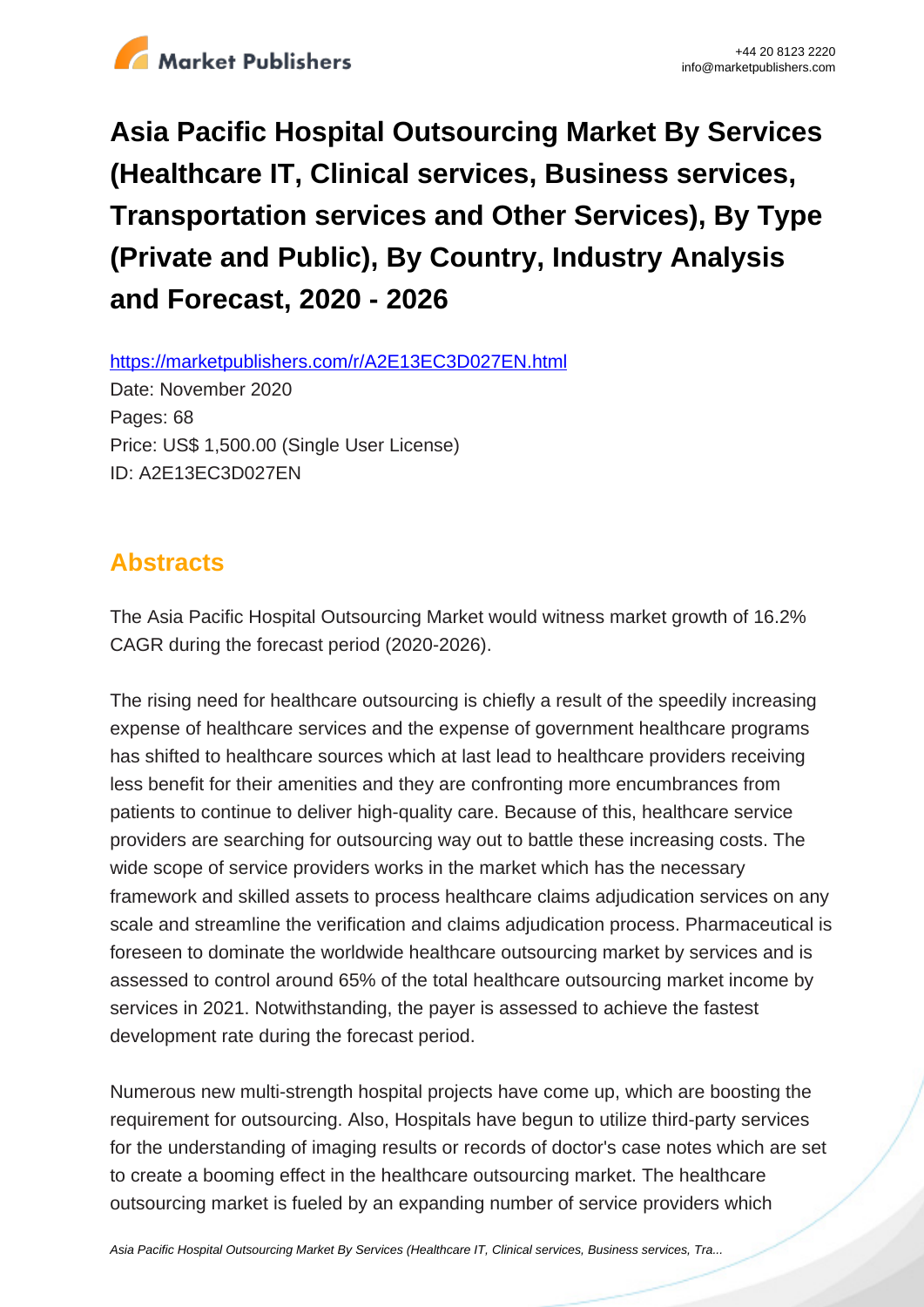

incorporate payer, healthcare activities, healthcare providers, pharma outsourcing, pathology and lab outsourcing, and many others. Outsourcing drug improvement and clinical trial, empowers organizations to focus on core abilities. This is also another reason which will boost the development of healthcare outsourcing in the upcoming years.

Based on Services, the market is segmented into Healthcare IT, Clinical services, Business services, Transportation services and Other Services. Based on Type, the market is segmented into Private and Public. Based on countries, the market is segmented into China, Japan, India, South Korea, Singapore, Malaysia, and Rest of Asia Pacific.

The market research report covers theanalysis of key stake holders of the market. Key companies profiled in the report include AllScripts Healthcare Solutions, Inc., 3M Company (3M Health Information Systems), TriMedx, LLC (Aramark Healthcare Technologies), Abbott Laboratories, ABM Industries, Inc., Sodexo S.A., Flatworld Solutions Pvt. Ltd., Integrated Medical Transport LLC, The Allure Group, and The Providence Service Corporation (LogistiCare Solutions, LLC).

Scope of the Study

Market Segmentation:

By Services

Healthcare IT

Clinical services

Business services

Transportation services

Other Services

By Type

Private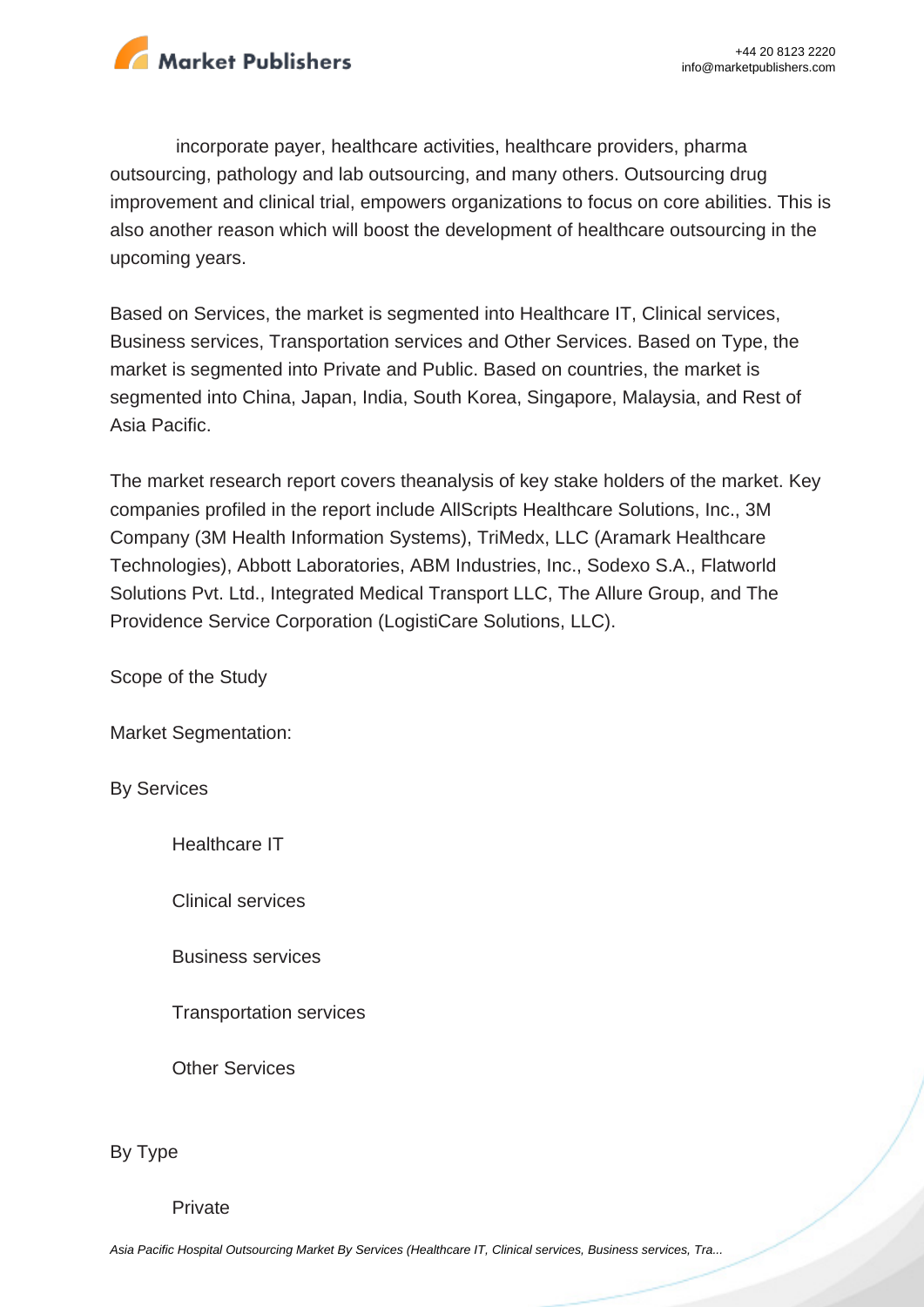

Public

By Country

China

Japan

India

South Korea

Singapore

Malaysia

Rest of Asia Pacific

#### Companies Profiled

AllScripts Healthcare Solutions, Inc.

3M Company (3M Health Information Systems)

TriMedx, LLC (Aramark Healthcare Technologies)

Abbott Laboratories

ABM Industries, Inc.

Sodexo S.A.

Flatworld Solutions Pvt. Ltd.

Integrated Medical Transport LLC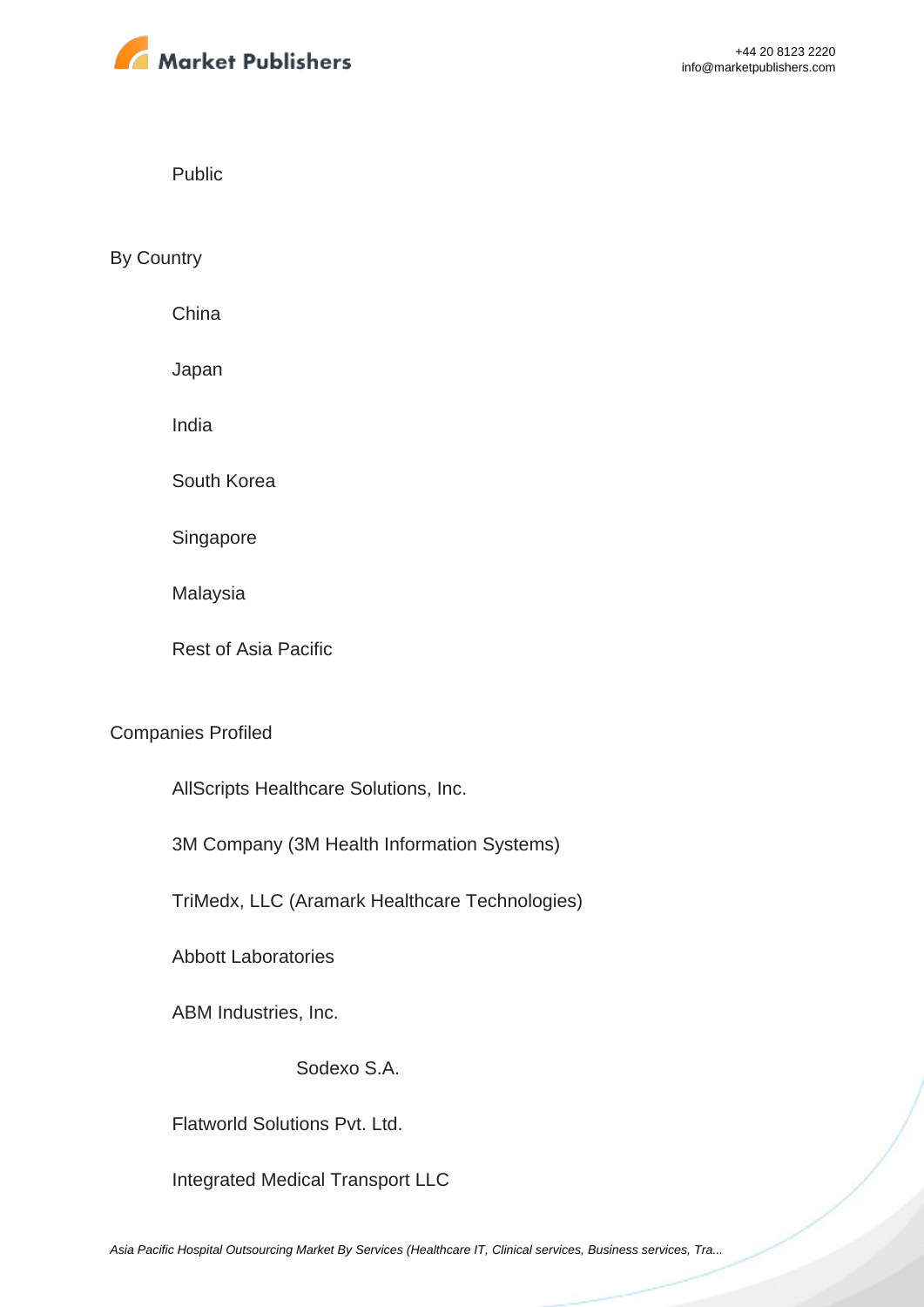

The Allure Group

The Providence Service Corporation (LogistiCare Solutions, LLC)

Unique Offerings from KBV Research

Exhaustive coverage

Highest number of market tables and figures

Subscription based model available

Guaranteed best price

Assured post sales research support with 10% customization free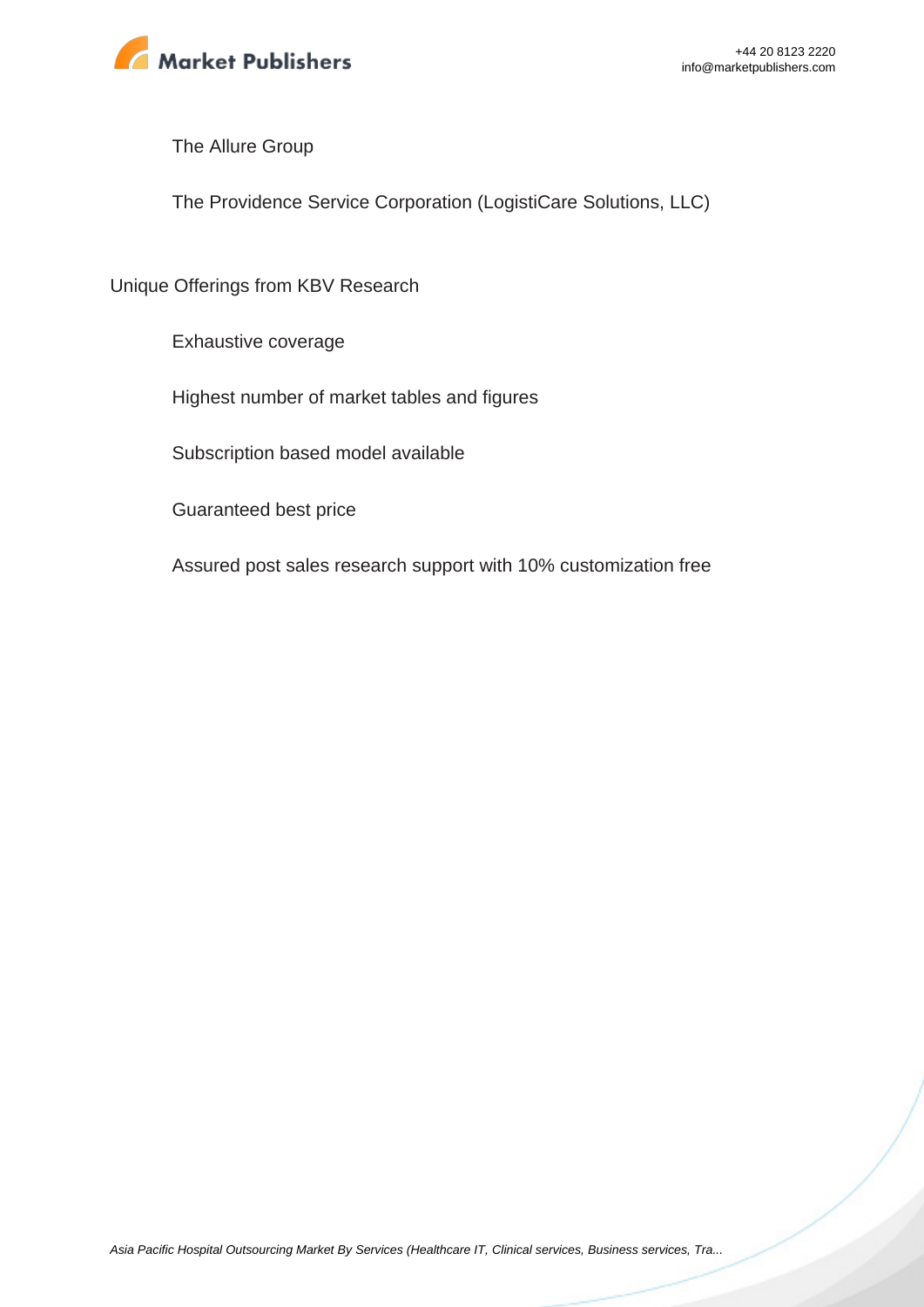

### **Contents**

#### **CHAPTER 1. MARKET SCOPE & METHODOLOGY**

- 1.1 Market Definition
- 1.2 Objectives
- 1.3 Market Scope
- 1.4 Segmentation
- 1.4.1 Asia Pacific Hospital Outsourcing Market, by Services
- 1.4.2 Asia Pacific Hospital Outsourcing Market, by Type
- 1.4.3 Asia Pacific Hospital Outsourcing Market, by Country
- 1.5 Methodology for the research

#### **CHAPTER 2. MARKET OVERVIEW**

- 2.1 Introduction
	- 2.1.1 Overview
	- 2.1.2 Market Composition
- 2.2 Key Factors Impacting the Market
	- 2.2.1 Market Drivers
	- 2.2.2 Market Restraints

#### **CHAPTER 3. STRATEGIES DEPLOYED IN HOSPITAL OUTSOURCING MARKET**

#### **CHAPTER 4. ASIA PACIFIC HOSPITAL OUTSOURCING MARKET BY SERVICES**

- 4.1 Asia Pacific Healthcare IT Market by Country
- 4.1.1 Asia Pacific Clinical services Market by Country
- 4.1.2 Asia Pacific Business services Market by Country
- 4.1.3 Asia Pacific Transportation services Market by Country
- 4.1.4 Asia Pacific Other Services Market by Country

#### **CHAPTER 5. ASIA PACIFIC HOSPITAL OUTSOURCING MARKET BY TYPE**

- 5.1 Asia Pacific Private Market by Country
- 5.2 Asia Pacific Public Market by Country

#### **CHAPTER 6. ASIA PACIFIC HOSPITAL OUTSOURCING MARKET BY COUNTRY**

[Asia Pacific Hospital Outsourcing Market By Services \(Healthcare IT, Clinical services, Business services, Tra...](https://marketpublishers.com/report/healthcare/hospital/asia-pacific-hospital-outsourcing-market-by-services-by-type-by-country-industry-analysis-n-forecast-2020-2026.html)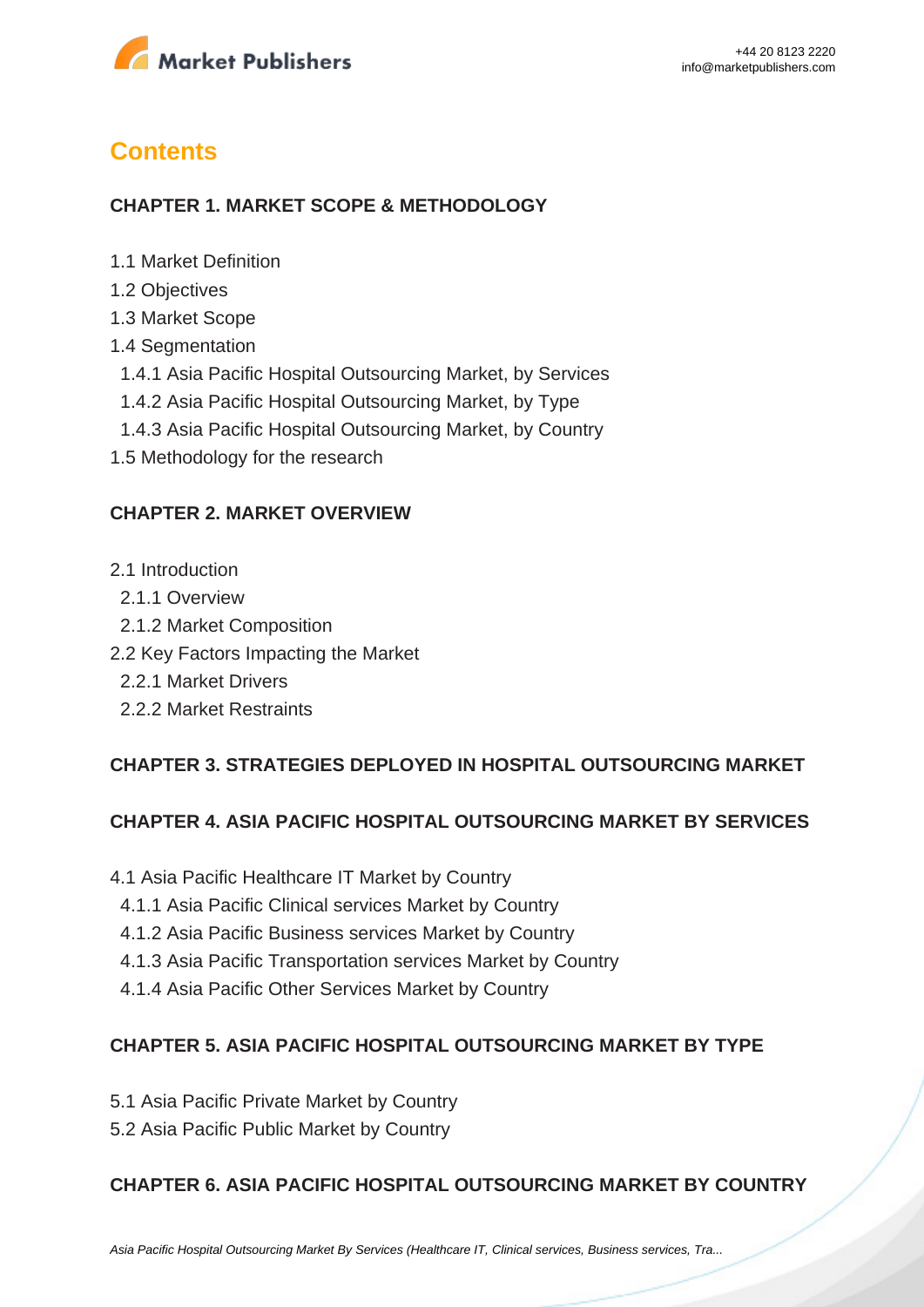

- 6.1 China Hospital Outsourcing Market 6.1.1 China Hospital Outsourcing Market by Services 6.1.2 China Hospital Outsourcing Market by Type 6.2 Japan Hospital Outsourcing Market 6.2.1 Japan Hospital Outsourcing Market by Services 6.2.2 Japan Hospital Outsourcing Market by Type 6.3 India Hospital Outsourcing Market 6.3.1 India Hospital Outsourcing Market by Services 6.3.2 India Hospital Outsourcing Market by Type 6.4 South Korea Hospital Outsourcing Market 6.4.1 South Korea Hospital Outsourcing Market by Services 6.4.2 South Korea Hospital Outsourcing Market by Type 6.5 Singapore Hospital Outsourcing Market 6.5.1 Singapore Hospital Outsourcing Market by Services 6.5.2 Singapore Hospital Outsourcing Market by Type 6.6 Malaysia Hospital Outsourcing Market 6.6.1 Malaysia Hospital Outsourcing Market by Services 6.6.2 Malaysia Hospital Outsourcing Market by Type 6.7 Rest of Asia Pacific Hospital Outsourcing Market
- 6.7.1 Rest of Asia Pacific Hospital Outsourcing Market by Services
- 6.7.2 Rest of Asia Pacific Hospital Outsourcing Market by Type

### **CHAPTER 7. COMPANY PROFILES**

- 7.1 AllScripts Healthcare Solutions, Inc.
	- 7.1.1 Company Overview
	- 7.1.1 Financial Analysis
	- 7.1.2 Segmental and Regional Analysis
	- 7.1.3 Research & Development Expense
	- 7.1.4 Recent strategies and developments:
	- 7.1.4.1 Partnerships, Collaborations, and Agreements:
- 7.2 3M Company (3M Health Information Systems)
	- 7.2.1 Company Overview
	- 7.2.2 Financial Analysis
	- 7.2.3 Segmental and Regional Analysis
	- 7.2.4 Research & Development Expense
- 7.3 TriMedx, LLC (Aramark Healthcare Technologies)
- 7.3.1 Company Overview
- 7.3.2 Recent strategies and developments: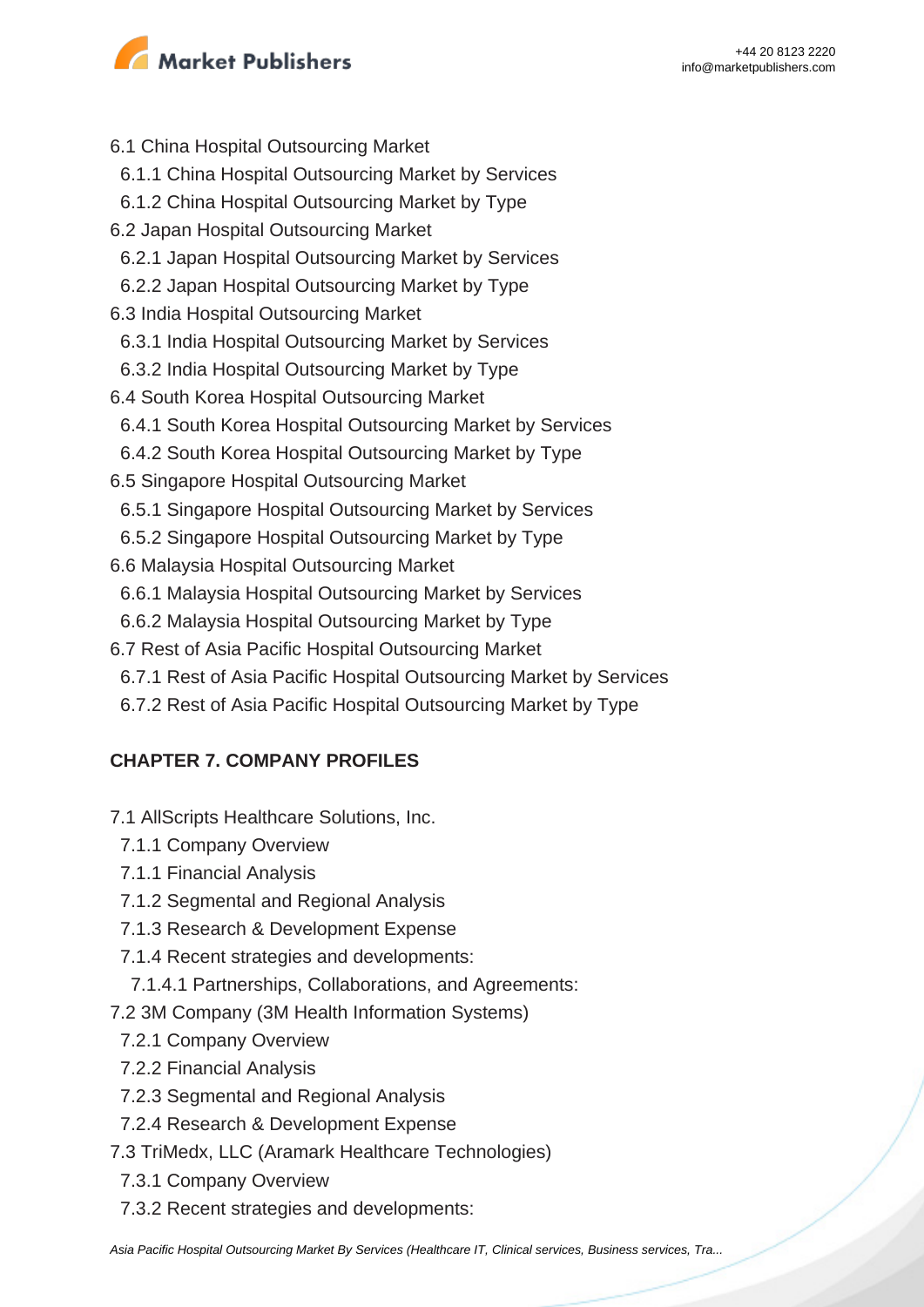

- 7.3.2.1 Product Launches and Product Expansions:
- 7.4 Abbott Laboratories
	- 7.4.1 Company Overview
	- 7.4.2 Financial Analysis
	- 7.4.3 Segmental and Regional Analysis
	- 7.4.4 Research & Development Expense
- 7.5 ABM Industries, Inc.
- 7.5.1 Company Overview
- 7.5.2 Financial Analysis
- 7.5.3 Segmental and Regional Analysis
- 7.5.4 Recent strategies and developments:
- 7.5.4.1 Acquisition and Mergers:
- 7.6 Sodexo S.A.
	- 7.6.1 Company Overview
- 7.6.2 Financial Analysis
- 7.6.3 Regional Analysis
- 7.6.4 Recent strategies and developments:
	- 7.6.4.1 Partnerships, Collaborations, and Agreements:
- 7.7 Flatworld Solutions Pvt. Ltd.
- 7.7.1 Company Overview
- 7.8 Integrated Medical Transport LLC
- 7.8.1 Company Overview
- 7.9 The Allure Group
- 7.9.1 Company Overview
- 7.10. The Providence Service Corporation (LogistiCare Solutions, LLC)
	- 7.10.1 Company Overview
	- 7.10.2 Financial Analysis
	- 7.10.3 Recent strategies and developments:
	- 7.10.3.1 Acquisition and Mergers:
	- 7.10.3.2 Partnerships, Collaborations, and Agreements: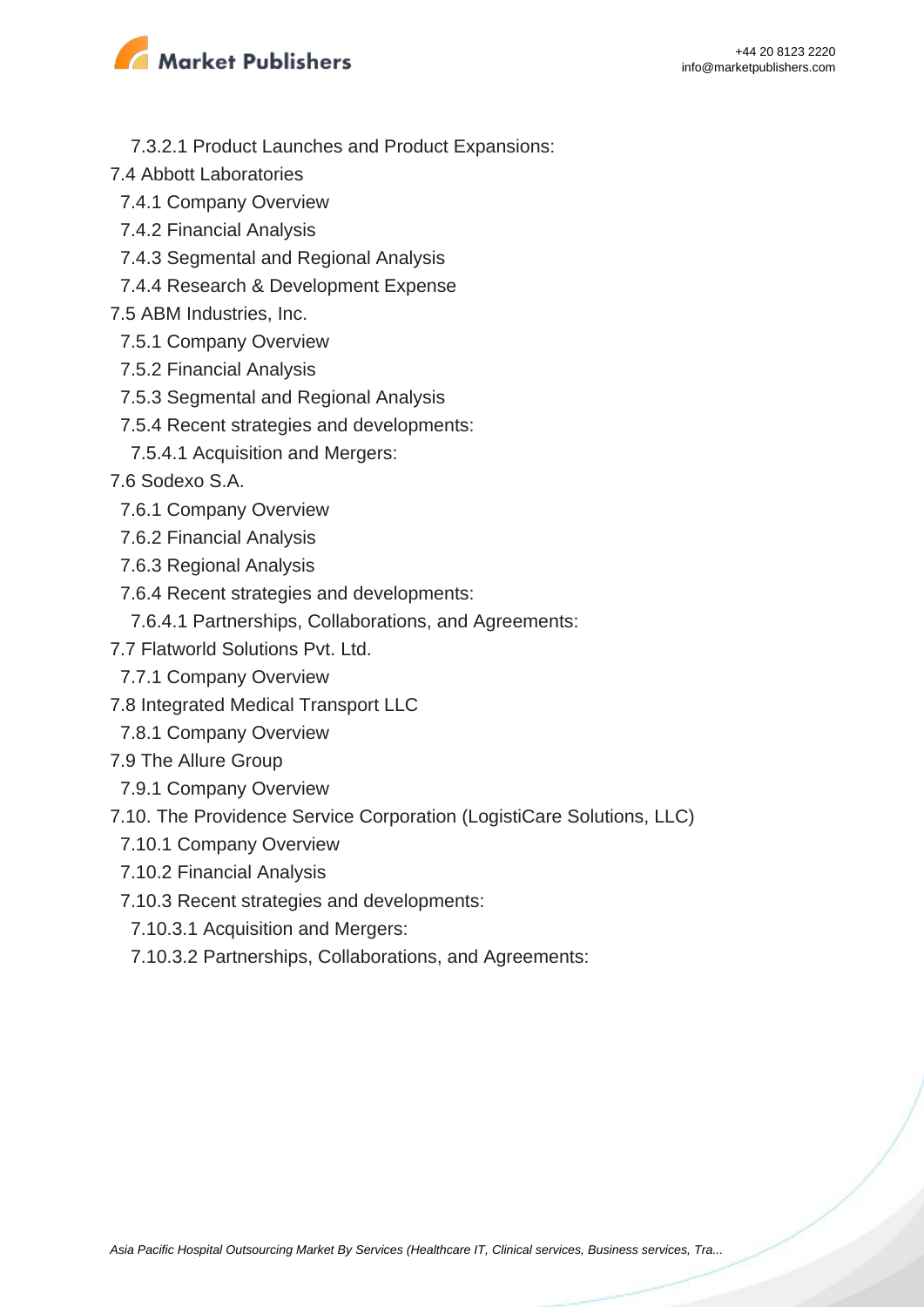

### **List Of Tables**

#### **LIST OF TABLES**

TABLE 1 ASIA PACIFIC HOSPITAL OUTSOURCING MARKET, 2016 - 2019, USD **MILLION** TABLE 2 ASIA PACIFIC HOSPITAL OUTSOURCING MARKET, 2020 - 2026, USD MILLION TABLE 3 ASIA PACIFIC HOSPITAL OUTSOURCING MARKET BY SERVICES, 2016 - 2019, USD MILLION TABLE 4 ASIA PACIFIC HOSPITAL OUTSOURCING MARKET BY SERVICES, 2020 - 2026, USD MILLION TABLE 5 ASIA PACIFIC HEALTHCARE IT MARKET BY COUNTRY, 2016 - 2019, USD MILLION TABLE 6 ASIA PACIFIC HEALTHCARE IT MARKET BY COUNTRY, 2020 - 2026, USD **MILLION** TABLE 7 ASIA PACIFIC CLINICAL SERVICES MARKET BY COUNTRY, 2016 - 2019, USD MILLION TABLE 8 ASIA PACIFIC CLINICAL SERVICES MARKET BY COUNTRY, 2020 - 2026, USD MILLION TABLE 9 ASIA PACIFIC BUSINESS SERVICES MARKET BY COUNTRY, 2016 - 2019, USD MILLION TABLE 10 ASIA PACIFIC BUSINESS SERVICES MARKET BY COUNTRY, 2020 - 2026, USD MILLION TABLE 11 ASIA PACIFIC TRANSPORTATION SERVICES MARKET BY COUNTRY, 2016 - 2019, USD MILLION TABLE 12 ASIA PACIFIC TRANSPORTATION SERVICES MARKET BY COUNTRY, 2020 - 2026, USD MILLION TABLE 13 ASIA PACIFIC OTHER SERVICES MARKET BY COUNTRY, 2016 - 2019, USD MILLION TABLE 14 ASIA PACIFIC OTHER SERVICES MARKET BY COUNTRY, 2020 - 2026, USD MILLION TABLE 15 ASIA PACIFIC HOSPITAL OUTSOURCING MARKET BY TYPE, 2016 - 2019, USD MILLION TABLE 16 ASIA PACIFIC HOSPITAL OUTSOURCING MARKET BY TYPE, 2020 - 2026, USD MILLION TABLE 17 ASIA PACIFIC PRIVATE MARKET BY COUNTRY, 2016 - 2019, USD MILLION TABLE 18 ASIA PACIFIC PRIVATE MARKET BY COUNTRY, 2020 - 2026, USD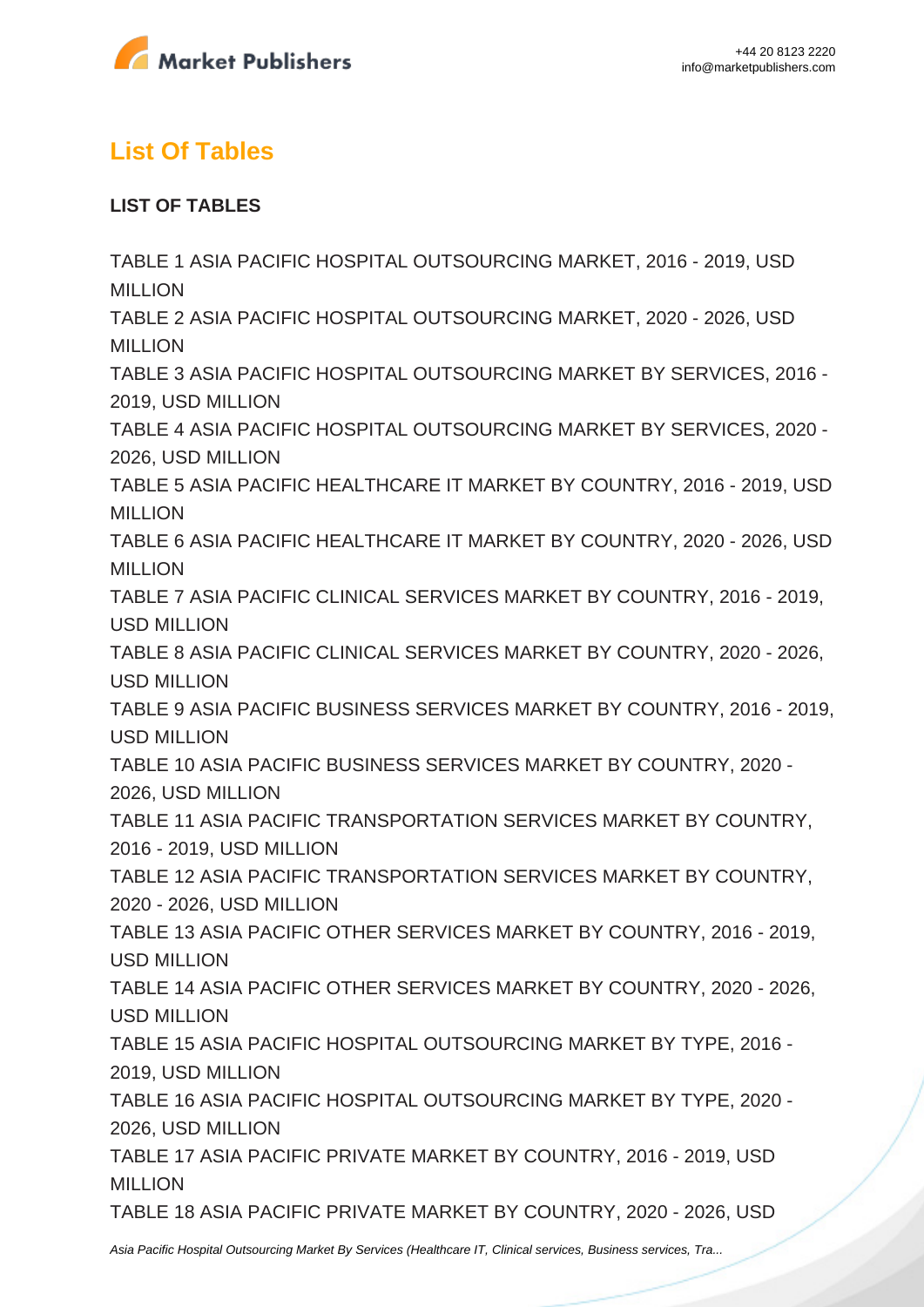

**MILLION** 

TABLE 19 ASIA PACIFIC PUBLIC MARKET BY COUNTRY, 2016 - 2019, USD MILLION

TABLE 20 ASIA PACIFIC PUBLIC MARKET BY COUNTRY, 2020 - 2026, USD MILLION

TABLE 21 ASIA PACIFIC HOSPITAL OUTSOURCING MARKET BY COUNTRY, 2016 - 2019, USD MILLION

TABLE 22 ASIA PACIFIC HOSPITAL OUTSOURCING MARKET BY COUNTRY, 2020 - 2026, USD MILLION

TABLE 23 CHINA HOSPITAL OUTSOURCING MARKET, 2016 - 2019, USD MILLION TABLE 24 CHINA HOSPITAL OUTSOURCING MARKET, 2020 - 2026, USD MILLION TABLE 25 CHINA HOSPITAL OUTSOURCING MARKET BY SERVICES, 2016 - 2019, USD MILLION

TABLE 26 CHINA HOSPITAL OUTSOURCING MARKET BY SERVICES, 2020 - 2026, USD MILLION

TABLE 27 CHINA HOSPITAL OUTSOURCING MARKET BY TYPE, 2016 - 2019, USD MILLION

TABLE 28 CHINA HOSPITAL OUTSOURCING MARKET BY TYPE, 2020 - 2026, USD MILLION

TABLE 29 JAPAN HOSPITAL OUTSOURCING MARKET, 2016 - 2019, USD MILLION TABLE 30 JAPAN HOSPITAL OUTSOURCING MARKET, 2020 - 2026, USD MILLION TABLE 31 JAPAN HOSPITAL OUTSOURCING MARKET BY SERVICES, 2016 - 2019, USD MILLION

TABLE 32 JAPAN HOSPITAL OUTSOURCING MARKET BY SERVICES, 2020 - 2026, USD MILLION

TABLE 33 JAPAN HOSPITAL OUTSOURCING MARKET BY TYPE, 2016 - 2019, USD MILLION

TABLE 34 JAPAN HOSPITAL OUTSOURCING MARKET BY TYPE, 2020 - 2026, USD MILLION

TABLE 35 INDIA HOSPITAL OUTSOURCING MARKET, 2016 - 2019, USD MILLION TABLE 36 INDIA HOSPITAL OUTSOURCING MARKET, 2020 - 2026, USD MILLION TABLE 37 INDIA HOSPITAL OUTSOURCING MARKET BY SERVICES, 2016 - 2019, USD MILLION

TABLE 38 INDIA HOSPITAL OUTSOURCING MARKET BY SERVICES, 2020 - 2026, USD MILLION

TABLE 39 INDIA HOSPITAL OUTSOURCING MARKET BY TYPE, 2016 - 2019, USD MILLION

TABLE 40 INDIA HOSPITAL OUTSOURCING MARKET BY TYPE, 2020 - 2026, USD MILLION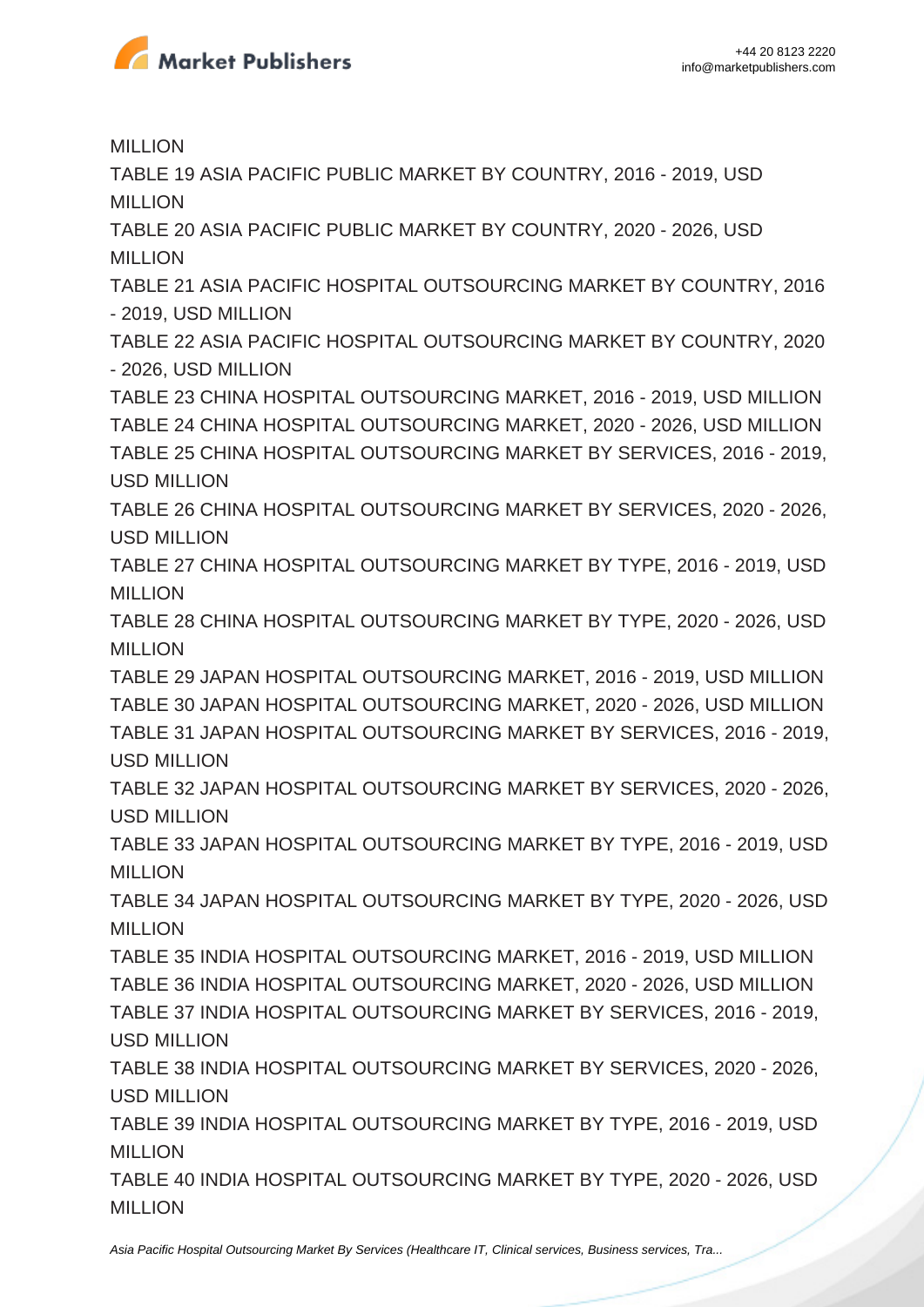

TABLE 41 SOUTH KOREA HOSPITAL OUTSOURCING MARKET, 2016 - 2019, USD MILLION

TABLE 42 SOUTH KOREA HOSPITAL OUTSOURCING MARKET, 2020 - 2026, USD MILLION

TABLE 43 SOUTH KOREA HOSPITAL OUTSOURCING MARKET BY SERVICES, 2016 - 2019, USD MILLION

TABLE 44 SOUTH KOREA HOSPITAL OUTSOURCING MARKET BY SERVICES, 2020 - 2026, USD MILLION

TABLE 45 SOUTH KOREA HOSPITAL OUTSOURCING MARKET BY TYPE, 2016 - 2019, USD MILLION

TABLE 46 SOUTH KOREA HOSPITAL OUTSOURCING MARKET BY TYPE, 2020 - 2026, USD MILLION

TABLE 47 SINGAPORE HOSPITAL OUTSOURCING MARKET, 2016 - 2019, USD MILLION

TABLE 48 SINGAPORE HOSPITAL OUTSOURCING MARKET, 2020 - 2026, USD MILLION

TABLE 49 SINGAPORE HOSPITAL OUTSOURCING MARKET BY SERVICES, 2016 - 2019, USD MILLION

TABLE 50 SINGAPORE HOSPITAL OUTSOURCING MARKET BY SERVICES, 2020 - 2026, USD MILLION

TABLE 51 SINGAPORE HOSPITAL OUTSOURCING MARKET BY TYPE, 2016 - 2019, USD MILLION

TABLE 52 SINGAPORE HOSPITAL OUTSOURCING MARKET BY TYPE, 2020 - 2026, USD MILLION

TABLE 53 MALAYSIA HOSPITAL OUTSOURCING MARKET, 2016 - 2019, USD MILLION

TABLE 54 MALAYSIA HOSPITAL OUTSOURCING MARKET, 2020 - 2026, USD MILLION

TABLE 55 MALAYSIA HOSPITAL OUTSOURCING MARKET BY SERVICES, 2016 - 2019, USD MILLION

TABLE 56 MALAYSIA HOSPITAL OUTSOURCING MARKET BY SERVICES, 2020 - 2026, USD MILLION

TABLE 57 MALAYSIA HOSPITAL OUTSOURCING MARKET BY TYPE, 2016 - 2019, USD MILLION

TABLE 58 MALAYSIA HOSPITAL OUTSOURCING MARKET BY TYPE, 2020 - 2026, USD MILLION

TABLE 59 REST OF ASIA PACIFIC HOSPITAL OUTSOURCING MARKET, 2016 - 2019, USD MILLION

TABLE 60 REST OF ASIA PACIFIC HOSPITAL OUTSOURCING MARKET, 2020 -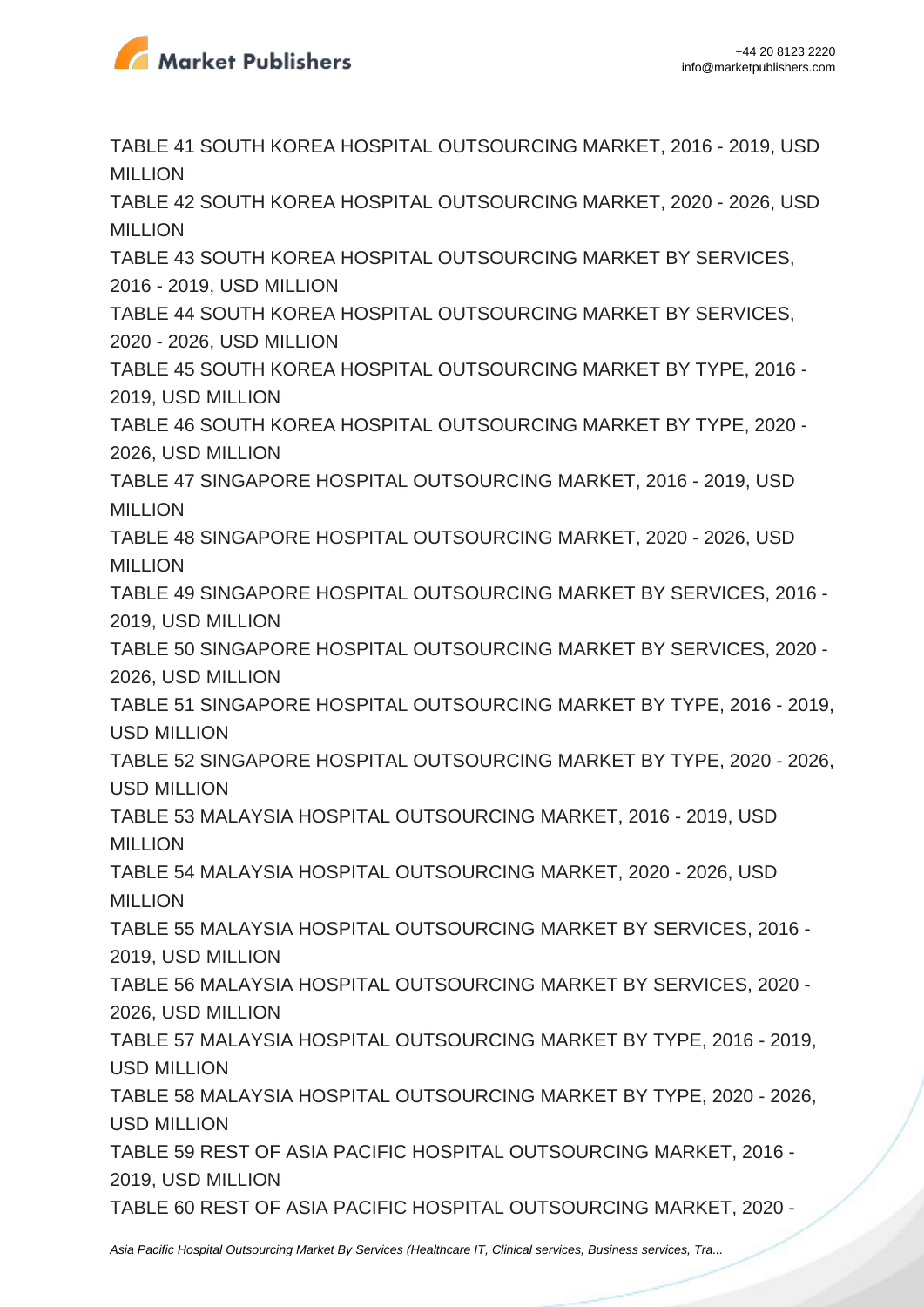

2026, USD MILLION TABLE 61 REST OF ASIA PACIFIC HOSPITAL OUTSOURCING MARKET BY SERVICES, 2016 - 2019, USD MILLION TABLE 62 REST OF ASIA PACIFIC HOSPITAL OUTSOURCING MARKET BY SERVICES, 2020 - 2026, USD MILLION TABLE 63 REST OF ASIA PACIFIC HOSPITAL OUTSOURCING MARKET BY TYPE, 2016 - 2019, USD MILLION TABLE 64 REST OF ASIA PACIFIC HOSPITAL OUTSOURCING MARKET BY TYPE, 2020 - 2026, USD MILLION TABLE 65 KEY INFORMATION – ALLSCRIPTS HEALTHCARE SOLUTIONS, INC. TABLE 66 KEY INFORMATION – 3M COMPANY TABLE 67 KEY INFORMATION – TRIMEDX, LLC TABLE 68 KEY INFORMATION – ABBOTT LABORATORIES TABLE 69 KEY INFORMATION – ABM INDUSTRIES, INC. TABLE 70 KEY INFORMATION – SODEXO S.A. TABLE 71 KEY INFORMATION – FLATWORLD SOLUTIONS PVT. LTD. TABLE 72 KEY INFORMATION – INTEGRATED MEDICAL TRANSPORT LLC TABLE 73 KEY INFORMATION – THE ALLURE GROUP TABLE 74 KEY INFORMATION – THE PROVIDENCE SERVICE CORPORATION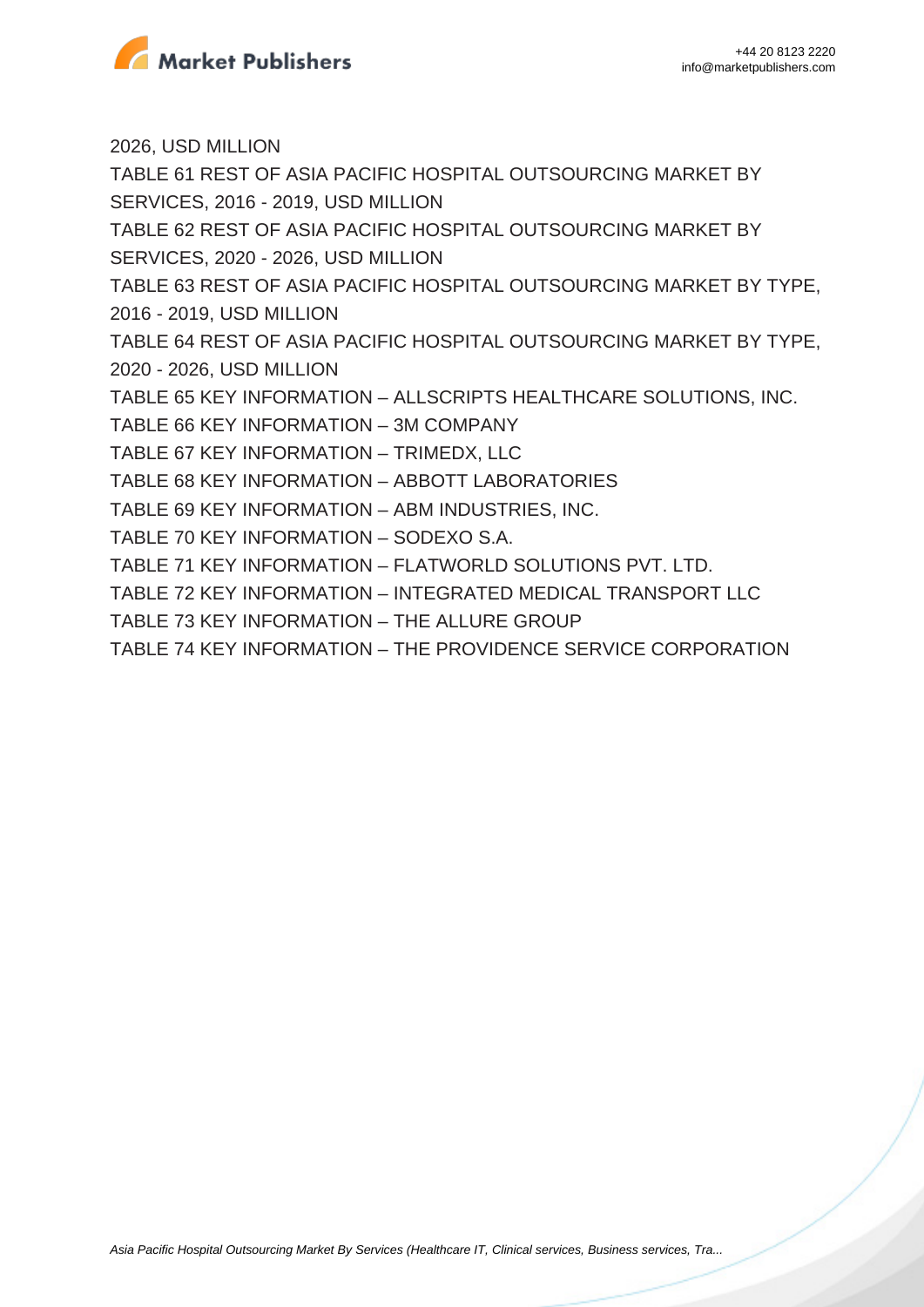

## **List Of Figures**

#### **LIST OF FIGURES**

FIG 1 METHODOLOGY FOR THE RESEARCH FIG 2 RECENT STRATEGIES AND DEVELOPMENTS: THE PROVIDENCE SERVICE **CORPORATION**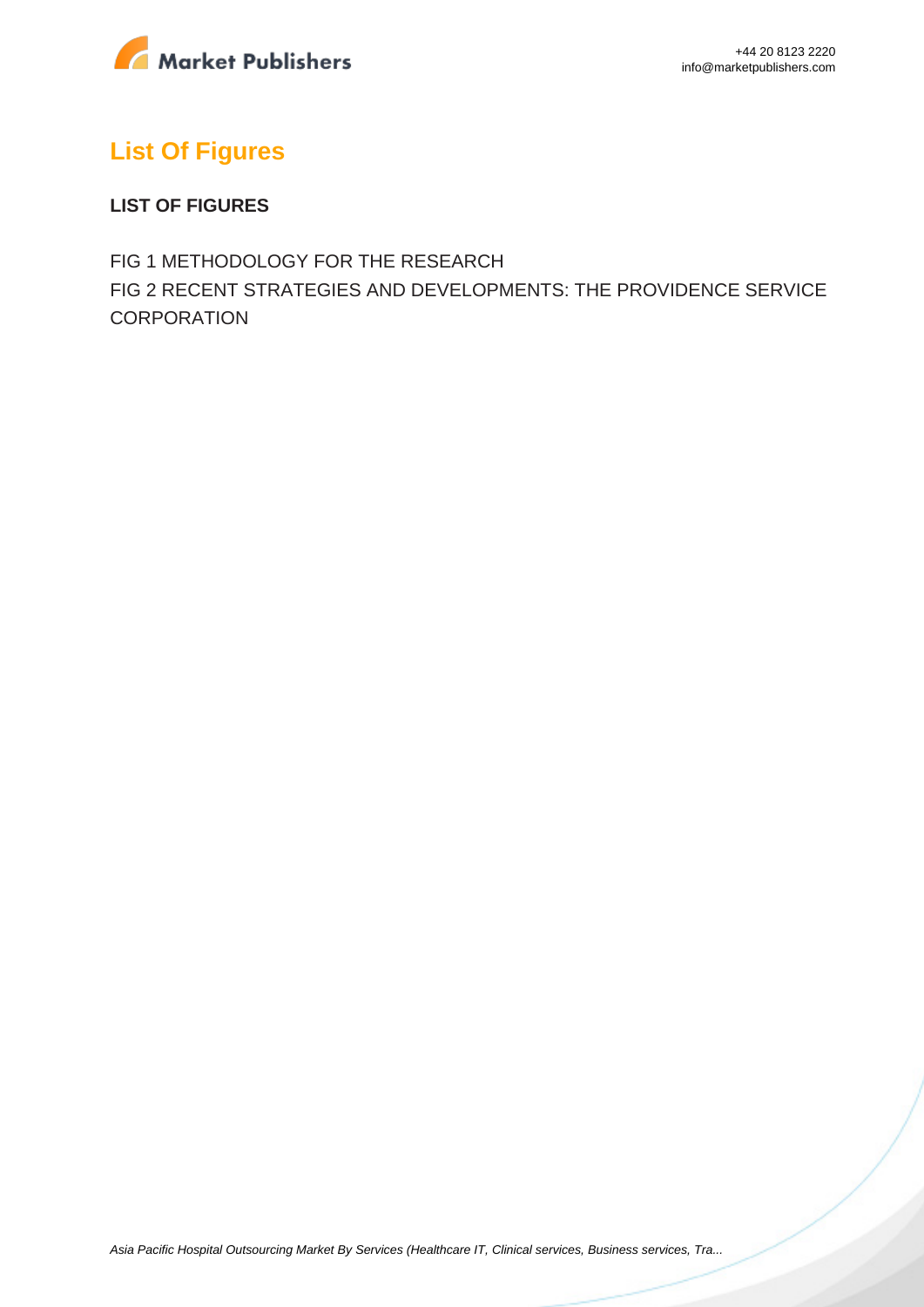

#### I would like to order

Product name: Asia Pacific Hospital Outsourcing Market By Services (Healthcare IT, Clinical services, Business services, Transportation services and Other Services), By Type (Private and Public), By Country, Industry Analysis and Forecast, 2020 - 2026

Product link: [https://marketpublishers.com/r/A2E13EC3D027EN.html](https://marketpublishers.com/report/healthcare/hospital/asia-pacific-hospital-outsourcing-market-by-services-by-type-by-country-industry-analysis-n-forecast-2020-2026.html)

Price: US\$ 1,500.00 (Single User License / Electronic Delivery) If you want to order Corporate License or Hard Copy, please, contact our Customer Service: [info@marketpublishers.com](mailto:info@marketpublishers.com)

#### Payment

To pay by Credit Card (Visa, MasterCard, American Express, PayPal), please, click button on product page [https://marketpublishers.com/r/A2E13EC3D027EN.html](https://marketpublishers.com/report/healthcare/hospital/asia-pacific-hospital-outsourcing-market-by-services-by-type-by-country-industry-analysis-n-forecast-2020-2026.html)

To pay by Wire Transfer, please, fill in your contact details in the form below:

First name: Last name: Email: Company: Address: City: Zip code: Country: Tel: Fax: Your message:

\*\*All fields are required

Custumer signature \_

Please, note that by ordering from marketpublishers.com you are agreeing to our Terms & Conditions at<https://marketpublishers.com/docs/terms.html>

To place an order via fax simply print this form, fill in the information below